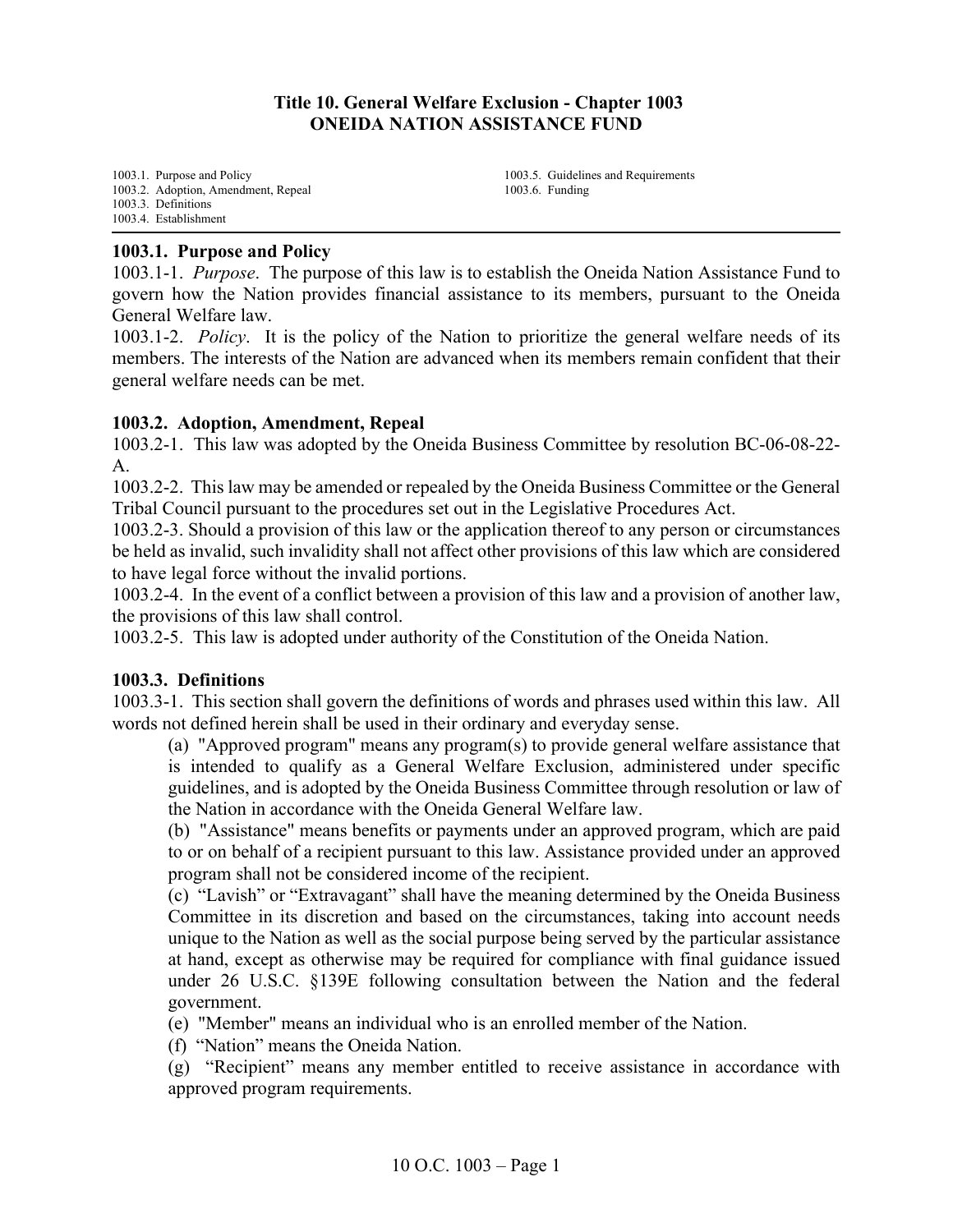# <span id="page-1-0"></span>**1003.4. Establishment**

1003.4-1. *Establishment.* The Oneida Nation Assistance Fund is hereby established as an approved program of the Nation in accordance with the Oneida General Welfare law. The purpose of the Oneida Nation Assistance Fund is to provide financial assistance to members of the Nation to address the general welfare needs of members.

1003.4-2. *General Welfare Exclusion*. The Oneida Nation Assistance Fund meets the requirements of the General Test as defined in the Oneida General Welfare law; General Criteria as defined in I.R.S. Rev. Proc. 2014-35, section 5; and the requirements of the Tribal General Welfare Exclusion Act of 2014, 26 U.S.C. §139E(b). The assistance provided through the Oneida Nation Assistance Fund is:

- (a) paid on behalf of the Nation;
- (b) pursuant to an approved program of the Nation;
- (c) does not discriminate in favor of members of the governing body of the Nation;
- (d) available to any eligible member of the Nation who meets the guidelines of the approved program;
- (e) provided for the promotion of general welfare;
- (f) not lavish or extravagant;
- (g) not compensation for services; and
- (h) not a per capita payment.

## <span id="page-1-1"></span>**1003.5. Guidelines and Requirements**

1003.5-1. *Eligibility*. The Oneida Nation Assistance Fund shall be open to any individual who meets the following criteria:

- (a) is a member of the Nation;
- (b) is age eighteen (18) or older; and
- (c) submits a completed application during the designated submission timeframe.

1003.5-2. *Distribution Period*. The Oneida Business Committee shall set forth through the adoption of a resolution an application submission period and disbursement timeframe for a distribution of assistance from the Oneida Nation Assistance Fund.

1003.5-3. *Application for Funds*. Any individual seeking assistance from the Oneida Nation Assistance Fund shall submit an application.

(a) The Trust Enrollment Department shall make available an Oneida Nation Assistance Fund application form and instructions.

(1) The application shall require, at a minimum, the following information:

- (A) first and last name;
- (B) date of birth;
- (C) street address, city, state, zip code;
- (D) phone number;
- (E) e-mail address;

(F) enrollment number;

(G) bank account information for direct deposit if necessary;

(H) declaration from the applicant that their need exists, and all information provided therein is accurate and in accordance with the laws of the Nation and federal law; and

(I) signature of the applicant, electronic or handwritten, affirming the attestation.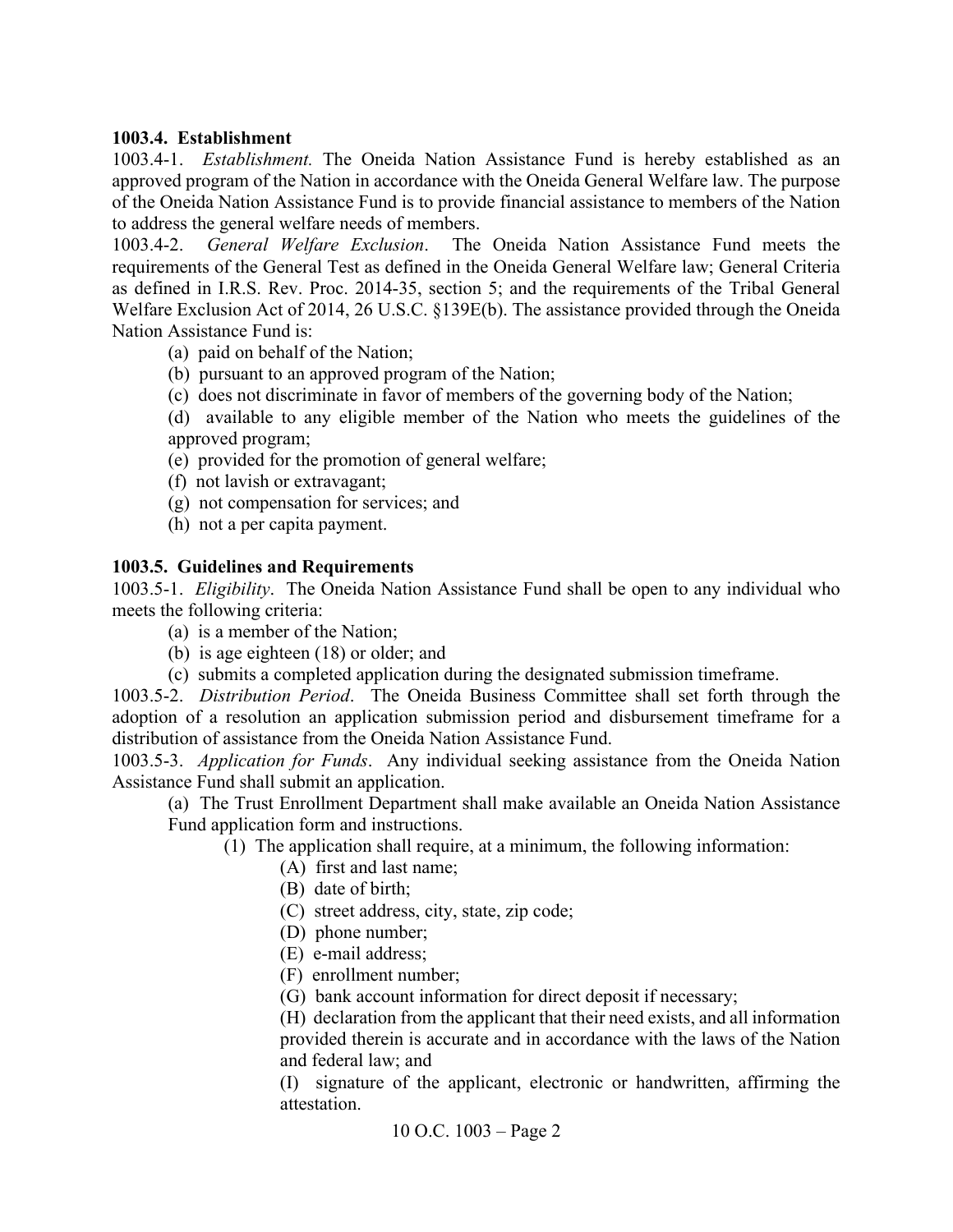(2) On the application the applicant shall designate the means by which they would like to receive their disbursement of funds from the Oneida Nation Assistance Fund, either through direct deposit or check.

(b) Applicants shall complete and return the Oneida Nation Assistance Fund application form to the Trust Enrollment Department by the deadline set through resolution by the Oneida Business Committee in order to be eligible for assistance from the Oneida Nation Assistance Fund.

(1) The information provided in the Oneida Nation Assistance Fund application form may be provided to any department, division, or personnel that processes the applications.

1003.5-4. *Disbursement of Funds*. Assistance provided through the Oneida Nation Assistance Fund shall be disbursed in accordance with the timeframe set through resolution by the Oneida Business Committee. Funds from the Oneida Nation Assistance Fund may be disbursed through direct deposit, or check, depending on the selection made on the application by the recipient.

1003.5-5. *Qualifying Expenditures*. The following types of expenses shall be considered qualifying expenditures for use of assistance from the Oneida Nation Assistance Fund by the recipient:

- (a) costs relating to housing needs of principal residences such as:
	- (1) mortgage payments, rent payments, and down payments;
	- (2) enhancements for habitability of housing;
	- (3) basic housing repairs or rehabilitation;
	- (4) improvements to adapt housing for special health needs;
- (b) costs for paying utility bills and charges, including, but not limited to, the following:
	- (1) water;
	- (2) electricity;
	- (3) gas;
	- (4) basic communication services such as:
		- (A) phone;
		- (B) internet; and
		- (C) cable;
- (c) costs associated with education including, but not limited to:
	- (1) transportation to and from school;
	- (2) tutors;
	- (3) supplies for use in school activities and extra-curricular activities;
	- (4) providing tuition or room and board payments;
	- (5) providing for childcare for parents seeking employment or pursuing education;
	- (6) job counseling and interviewing expenses.
- (d) costs associated with food security;
- (e) costs associated with home care assistance;
- (f) costs associated with vehicle payments, maintenance, repair, and insurance;
- (g) costs associated with medical care and transportation, room, and board costs for seeking medical care;
- (h) funeral and burial expenses and expenses for attending wakes, funerals, burials, bereavements, and subsequent honoring events; and
- (i) costs related to any other emergency circumstance.
- 1003.5-6. *Oversight*. The Trust Enrollment Department shall oversee the collection, review, and